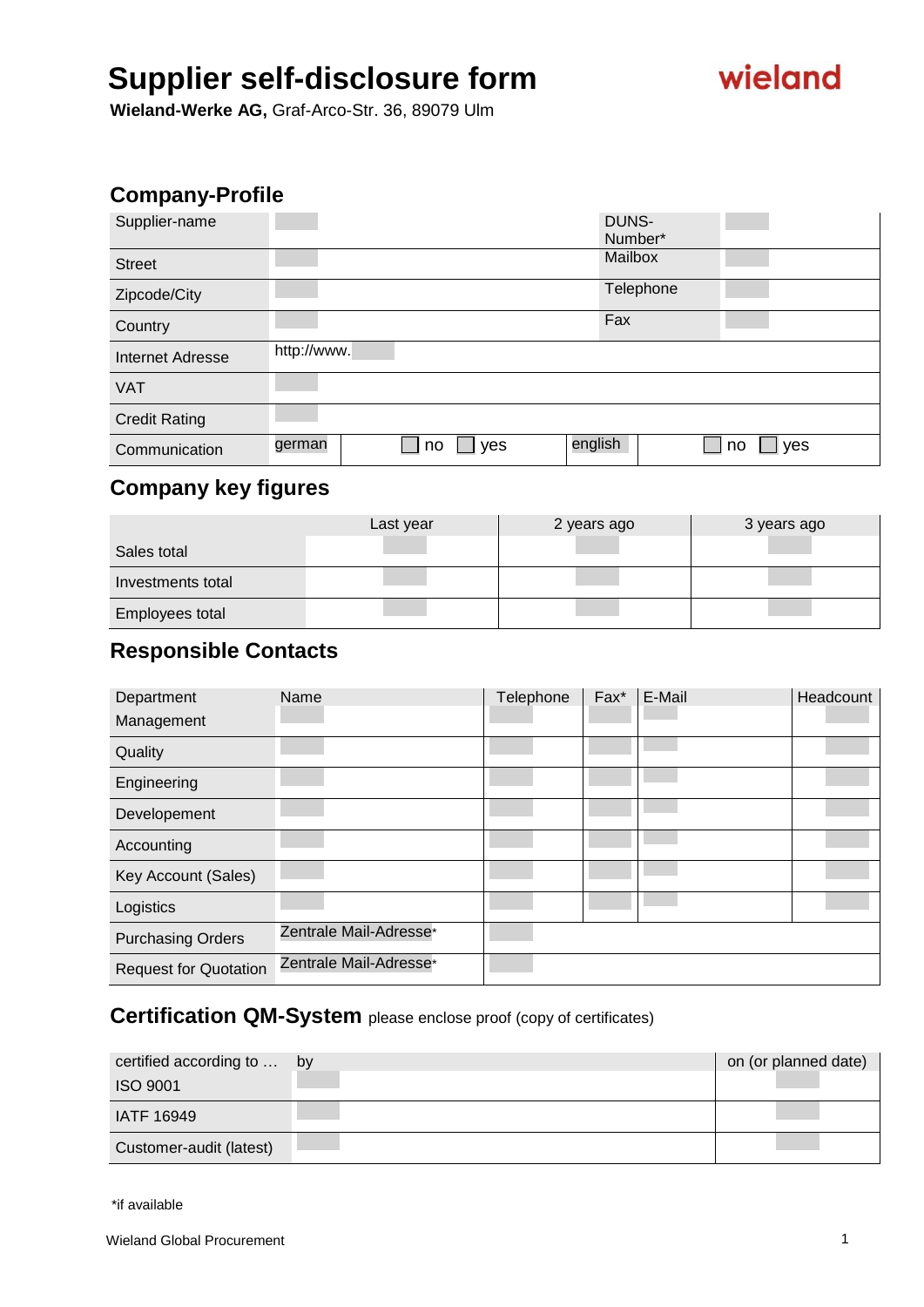

**Wieland-Werke AG,** Graf-Arco-Str. 36, 89079 Ulm

## **Assessment QM-Management-System**

| Requirement                                                                                                                               | Yes | No | Since or Remark |
|-------------------------------------------------------------------------------------------------------------------------------------------|-----|----|-----------------|
| Are processes like APQP or RGA implemented?                                                                                               |     |    |                 |
| Can an initial sample test report according to VDA Volume 2 /<br>QS9000 be provided on request?                                           |     |    |                 |
| Is there a process implemented for conducting a feasibility study?                                                                        |     |    |                 |
| Did you implement a change management process?                                                                                            |     |    |                 |
| Does a complaint process exist (responsibilities, causes, remedial<br>measures)?                                                          |     |    |                 |
| Did you implement the 8D problem solving method in your company<br>(3D, 8D, Ishikawa, 5-Why)?                                             |     |    |                 |
| Is your company performing FMEA's?                                                                                                        |     |    |                 |
| Do you audit your suppliers regularly to stabilize your processes?                                                                        |     |    |                 |
| Is your company determining measures in the company for handling<br>and dealing with risks and opportunities?                             |     |    |                 |
| Are special features controlled and observed during production?                                                                           |     |    |                 |
| Is there a willingness to undergo an audit (while protecting<br>confidential internal informations) if necessary?                         |     |    |                 |
| Do you notify your customers of special properties oft he certain<br>products (instructions, notes, characteristics, storage time, etc.)? |     |    |                 |

## **Assessment Logistic-System**

| certified according to<br>by                                                                 |     |     | on (or planned date) |
|----------------------------------------------------------------------------------------------|-----|-----|----------------------|
| <b>AEO</b>                                                                                   |     |     |                      |
| Process                                                                                      | Yes | No. | since                |
| Can your organization ensure 100% traceability?                                              |     |     |                      |
| Is your company able to connect via EDI?                                                     |     |     |                      |
| Do contracts with sub-suppliers exist to ensure the ability to deliver?                      |     |     |                      |
| Is your company able to implement customer-specific packaging<br>requirements independently? |     |     |                      |
| Does your organization have a stock for pre-materials?                                       |     |     |                      |
| Can you issue test certificates 3.1 according to EN 10204:2004?                              |     |     |                      |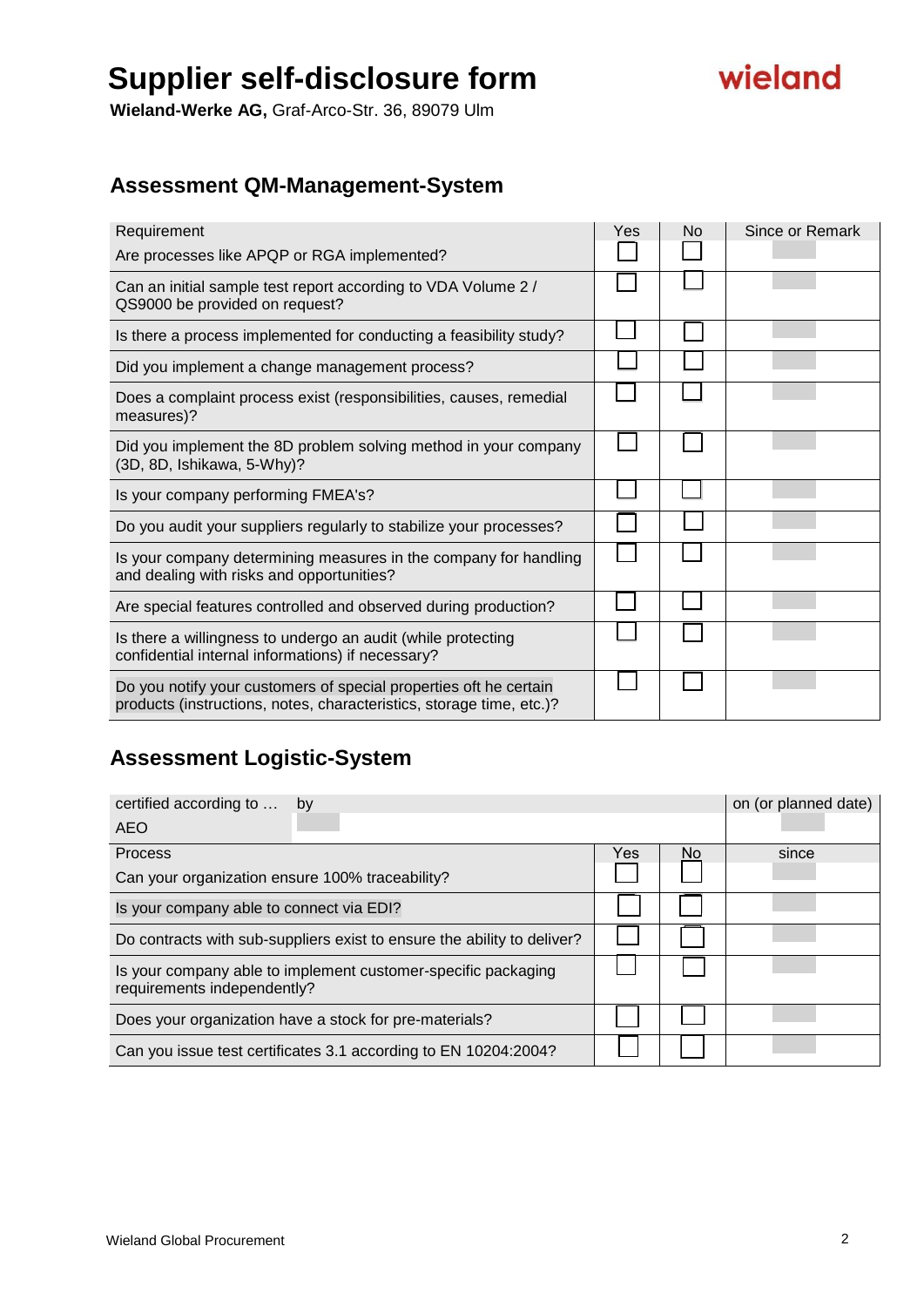wieland

**Wieland-Werke AG,** Graf-Arco-Str. 36, 89079 Ulm

## **Current product porfolio/rane**

| Product | Sales in % |
|---------|------------|
|         |            |
|         |            |
|         |            |
|         |            |

### **Assessment Productions-System**

| Are your processes independently developed and<br>under constant focus of continuous improvement? | Yes       |
|---------------------------------------------------------------------------------------------------|-----------|
| Did you outsource processes to Sub-supplier?<br>If yes, which processes?                          |           |
| Do you have a constantly monitored capacity<br>planning implemented in your company?              | res<br>N0 |
| By what standards and leadtime (in weeks) is your<br>capacity planning fixed?                     |           |
| What ist he required timing of your company to<br>adapt your capacities?                          |           |
| Did you implement Bottleneck-Management?                                                          | Yes<br>Nο |
| Do you have opportunities to expand your<br>capacities?                                           | /es<br>NΟ |
| Do you have your own development department?                                                      | Yes<br>Nο |
| Which measuring possibilities and which laboratory<br>equipment is available in your company?     |           |

## **Production Locations**

| Country | City |
|---------|------|
|         |      |
|         |      |
|         |      |
|         |      |
|         |      |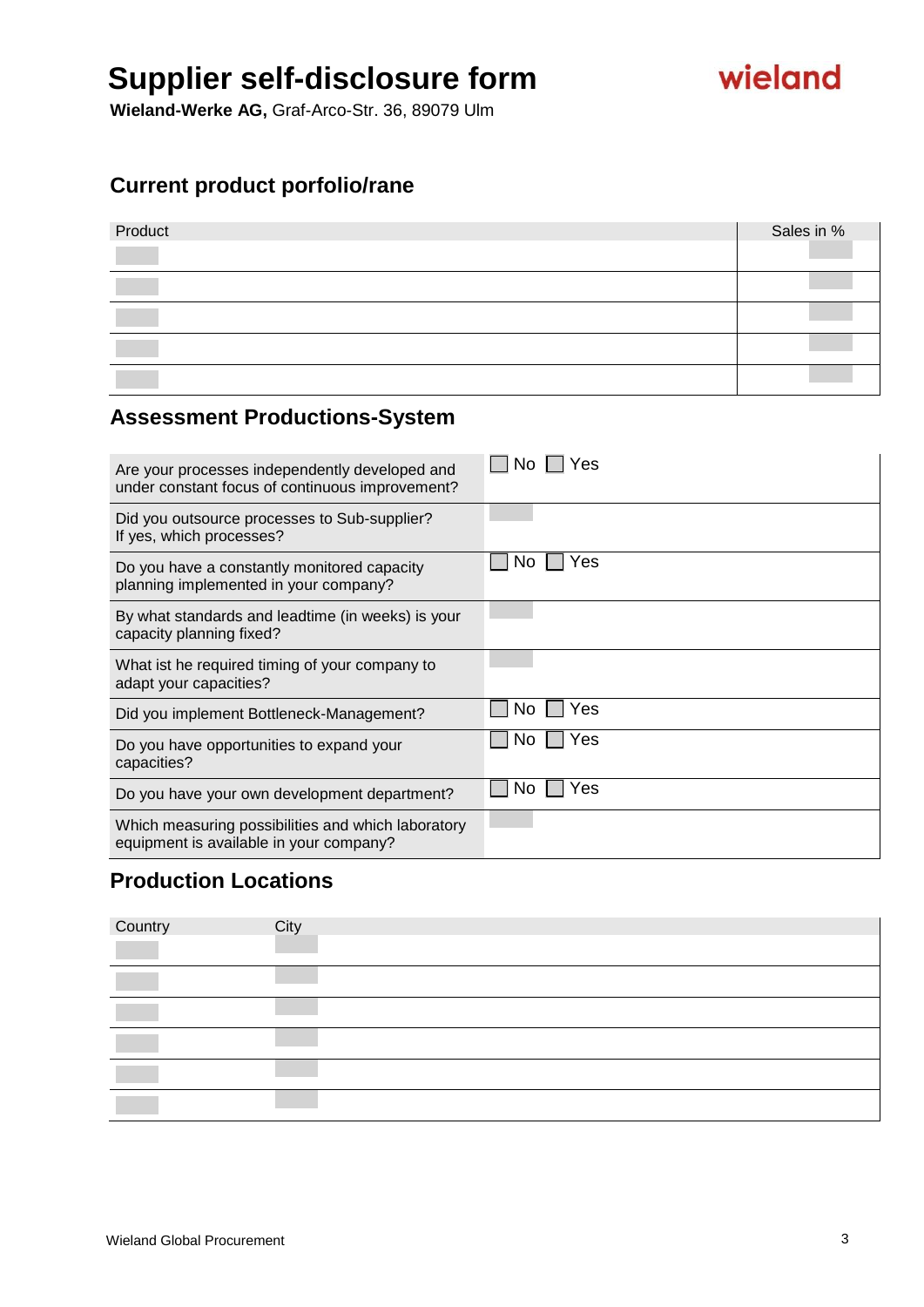

**Wieland-Werke AG,** Graf-Arco-Str. 36, 89079 Ulm

### **Please name your important cusomter in your (automotive)-industry**

| Customer | Product                               | Since             | Sales in % |
|----------|---------------------------------------|-------------------|------------|
|          |                                       |                   |            |
|          |                                       |                   |            |
|          |                                       |                   |            |
|          |                                       |                   |            |
|          | Product liability insurance available | Yes, Limit:<br>No | <b>EUR</b> |

Including field-recall, installation and removal costs  $\Box$  No  $\Box$  Yes, Limit: EUR

### **Assessment of sustainability and social issues**

| Do you have defined environmental guidelines?                                                                                                                                                                                                                | Yes<br>No  |
|--------------------------------------------------------------------------------------------------------------------------------------------------------------------------------------------------------------------------------------------------------------|------------|
| Do you have an environmental management<br>system?                                                                                                                                                                                                           | Yes<br>No. |
| If so, is your company certified by officiall<br>environmental/sustainability standards?                                                                                                                                                                     |            |
| Do you have an energy management system?                                                                                                                                                                                                                     | Yes<br>No. |
| If so, is your company certified by official energy<br>standards?                                                                                                                                                                                            |            |
| Do you have a management system for occupational<br>safety and health?                                                                                                                                                                                       | No.<br>Yes |
|                                                                                                                                                                                                                                                              |            |
| If so, is your company certified according to official<br>standards?                                                                                                                                                                                         |            |
| Do you accept the RoHS Directive 2002/95/EC?                                                                                                                                                                                                                 | No.<br>Yes |
| Do you have a declaration for conflict minerals?                                                                                                                                                                                                             | Yes<br>No. |
| Dou have existing emergency scenarios in case of<br>possible linedowns or major damage for production /<br>manufacturing, e.g. fire, to secure production /<br>manufacturing? (e.g. relocation to other production<br>facilities, external production, etc.) |            |

I herewith confirm the correctness and accuracy of the information inserted.

(place, date) (Name in block letters, signature)

\_\_\_\_\_\_\_\_\_\_\_\_\_\_\_\_\_\_\_\_\_\_ \_\_\_\_\_\_\_\_\_\_\_\_\_\_\_\_\_\_\_\_\_\_\_\_\_\_\_\_\_\_\_\_\_\_\_\_\_\_\_\_\_\_\_\_\_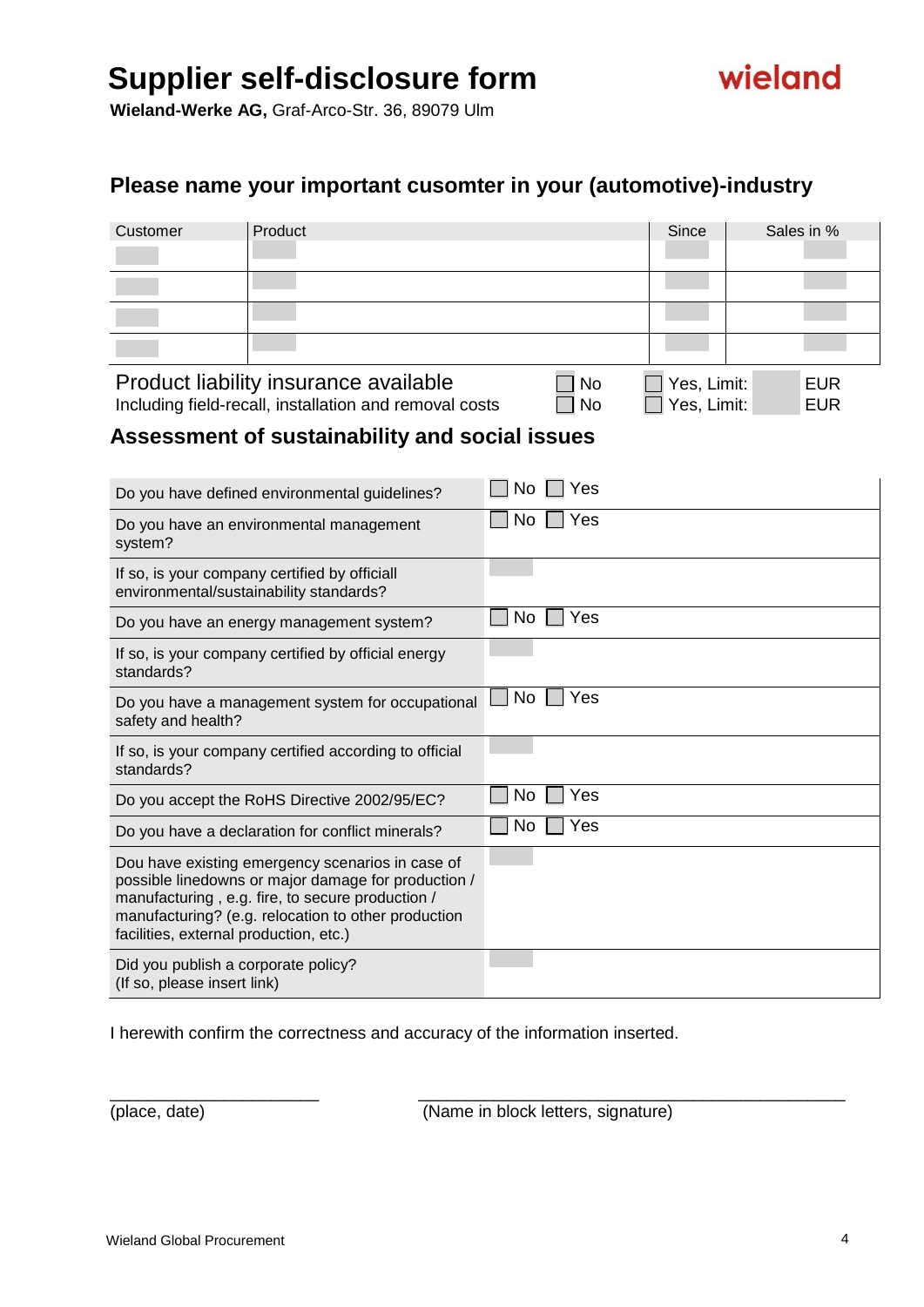# wieland

**Wieland-Werke AG,** Graf-Arco-Str. 36, 89079 Ulm

### **Information according to Section 13 DS-GVO**

Supplier self-disclosure form - Privacy policy Status: 03/17/2020

#### **1. Responsible authority**

Wieland-Werke AG, Graf-Arco-Straße 36, 89079 Ulm, Germany, is responsible for processing the personal data collected within the scope of the supplier self-disclosure, legally represented by the Executive Board. You can find more information on the Executive Board on our website. [\(https://www.wieland.com/de/impressum\)](https://www.wieland.com/de/impressum).

We process the data in joint responsibility with the companies of the Wieland Group. An overview of the companies of the Wieland Group can be found on our website

[\(https://www.wieland.com/de/unternehmen/wieland-global\)](https://www.wieland.com/de/unternehmen/wieland-global). The easiest way to execute your rights described below is to contact Wieland-Werke AG.

However, you can of course also contact any company in the Wieland Group.

#### **2. Group Privacy Officer**

Wieland-Werke AG has appointed a Group Privacy Officer. You can contact him by e-mail [\(datenschutz@wieland.com\)](mailto:datenschutz@wieland.com), by post to the postal address listed under point 1 (please contact our data protection officer) or online via our data protection portal [\(https://privacy.wieland.com/wieland/anfrage\\_meldung.html?key=khupwYzouWRLtVgY\)](https://privacy.wieland.com/wieland/anfrage_meldung.html?key=khupwYzouWRLtVgY).

#### **3. Purposes, sources and legal basis of the processing**

We´ll process your personal data in the scope of the supplier self-disclosure in our group-wide CRM system for the purpose of initiating a contract with you.

 The legal basis for the processing of your master data (see form, in particular company name, name, postal address and names of contact persons in the specialist departments together with business e-mail address and telephone number) is Section 6(1)(b) DS-GVO and Section 6(1)(a) DS-GVO.

We'll collect the aforementioned personal data directly from you as part of the supplier self-disclosure.

#### **4. Recipient of your personal data**

We will not transfer your personal data to third parties outside the Wieland Group.

#### **5. Duration of data storage**

We will store the data collected from you in the scope of the supplier self-disclosure for a period of 5 years, starting at the respective time of receipt of the data.

#### **6. Your legal rights**

You are entitled to a number of rights vis-à-vis us as the responsible party, which we present to you in detail below:

- Right for disclosure you are allowed to request information from us at any time and without giving reasons about the data we process about you.
- Right for rectification you are allowed to demand from us at any time to correct incorrectly processed data relating to your person.